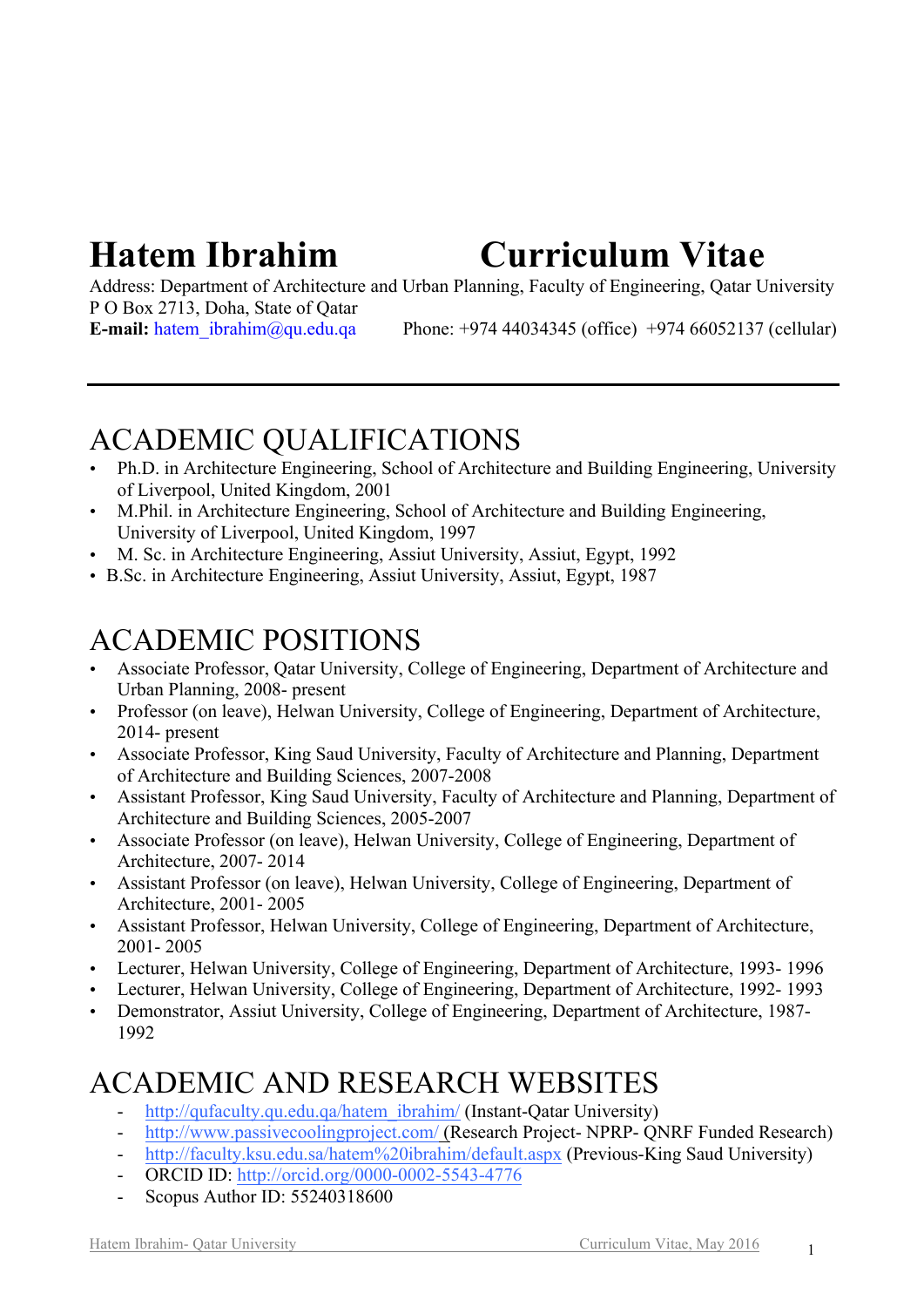## UNIVERSITIES TEACHING EXPERIENCE

## Courses Taught

#### **2008- 2015 Qatar University, College of Engineering, Department of Architecture and Urban Planning**

- Thesis focuses on Urban Design- MUPD760 (Postgraduate)
- Architectural Design Studio I- Arch 212
- Architectural Design Studio III- Arch 312
- Senior project I- Arch 400
- Senior project II- Arch 401
- Architectural Graphic I-Manual Representation- Arch 111
- Graphic Communication I- Arct 110
- Environmental Control System I- Acoustics and Lighting- Arct 331
- Material and Methods of Building Construction I- Arct 230
- Material and Methods of Building Construction II- Arch 342
- Sanitary Installation- Arch 323
- Computer Aided Architectural Acoustics and Lighting Design- Arch 332.

#### **2005- 2008 Department of Architecture and Building Sciences, Faculty of Architecture and Planning, King Saud University, Riyadh- Kingdom of Saudi Arabia**

- Graphic Skills- ARCH 255
- Architecture Design 2- ARCH 260
- Architecture Design 4- ARCH 360
- Graduation Project 2- ARCH 495
- Building Construction 1- ARCH 366
- Building Materials- ARCH 266
- Lighting and Acoustics- ARCH 427
- Sanitary Installation- ARCH 415

#### **2001- 2005 Department of Architecture, Faculty of Engineering, Helwan University, Cairo-Egypt**

- Postgraduate level:

- Contemporary Architecture- AR 506
- Vernacular Architecture- AR 510
- Introduction in Sustainable Development- AR 649
- Urban Design in Arid Countries- AR 637
	- Undergraduate level:
- Building Construction I- AR 3133
- Building Construction II- AR 3212
- Environmental Control- AR 3224
- Working Drawing I- AR 3332
- Working Drawing II- AR 3412
- Basic Design- AR 3114
- Architecture Design I- AR 3131
- Architecture Design II- AR 3231
- Architecture Design III- AR 3331
- Graduation Project- AR 3437
- Acoustics and Lighting in Architecture- AR 538

#### **2002- 2004 Department of Architecture, Higher Technological Institute, 10th of Ramadan City-Cairo-Egypt**

- Architectural Design of Complex Unit (ARE 107)
- Architectural Design (ARE115)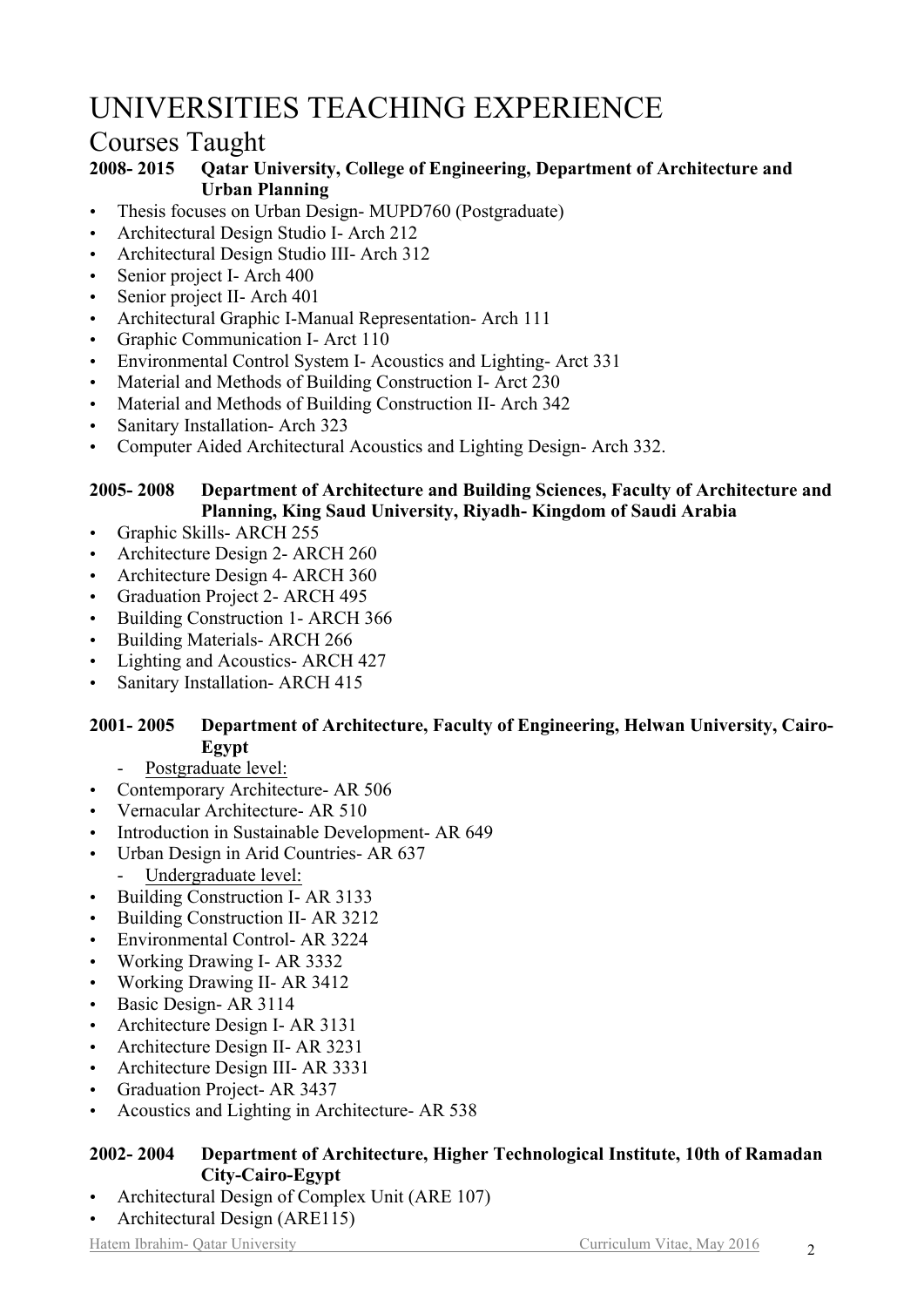- Building Material
- Graduation Project Programming (ARE111)

#### **2003- 2004 Department of Architecture, Integrated Thebes Academy for Science, Higher Engineering Institute-Cairo-Egypt**

- Basic Design and Architecture Drawing- ARC 104
- Architecture Design II- ARC 202
- Architecture Design II- ARC 202
- Architecture Design III- ARC 207
- Landscape Architecture- AR 404
- Building Construction I- ARC 103

## PROFESSIONAL PRACTICE AND CONSULTANCY

- Technical Expert in Court Case Summon- the Supreme Council of the Judiciary- Doha-Qatar- 2012- present.
- Technical Expert in Emaar Engineering Consultancy- 2006-2008
- Chairman of Expert Training Centre (EXTRAC)-Expert at Professional Excellence for Training &Consultations- Cairo-Egypt- 2002- 2005 *(Responsible for preparing training technical programs and delivering workshops for more than 40 Ministries, Municipalities and Architectural Firms in Middle East and GCC.)*
- Consultant in Ministry of State for Scientific Research, Academy of Scientific Research Technology- 2003- *2005 (Delivering a technical report emphasis the Urban and architectural characteristics for Farafra and Baharya, Egypt by means of processing fieldwork study for selected settlements- Ministry of State for Scientific Research, Academy of Scientific Research Technology- first party and Department of Architecture, Helwan University- second party)*
- Consultant in Arc Team-Egypt- 2002-2005 *(Responsibilities in Construction drawings, architectural details, Architectural designs for housing projects, villas, shopping malls, and general administrative buildings, Revision of architectural designs and preparing their schedule programs and research applied to practice)*

## UNIVERSITIES ACTIVITIES AND COMMUNITY SERVICES

- NAAB Coordinator- Department of Architecture and Urban Planning-College of Engineering- Qatar University, 2012- Present.
- Member of Quality Assurance Committee- Department of Architecture and Urban Planning- College of Engineering- Qatar University, 2012-Present.
- Member of Aptitude Test Committee- Department of Architecture and Urban Planning-Qatar University- lead representative, 2009- 2014.
- Member in College Postgraduate Examination Board- Department of Architecture and Urban Planning- College of Engineering- Qatar University, 2010- present.
- Member of Learning Support Center- Department of Architecture and Urban Planning-Qatar University, 2009-2014.
- Member of Online Publication Committee- Department of Architecture and Urban Planning-Qatar University- 2009- 2014.
- Member of 2nd OU Senate Committee, Oatar University-Serving in an advisory capacity to the Vice President and Chief Academic Officer on matters related to academic programs, faculty related issues, and academic quality, one cycle, 209-2011.
- Chairperson of Permanent and Annual Exhibition- Department of Architecture and Urban Planning, College of Engineering, Qatar University, 2008-Present
- Chairperson of students' work documentation committee- Department of Architecture and Urban Planning, College of Engineering, Qatar University- Organizing the exhibition, 2008-Present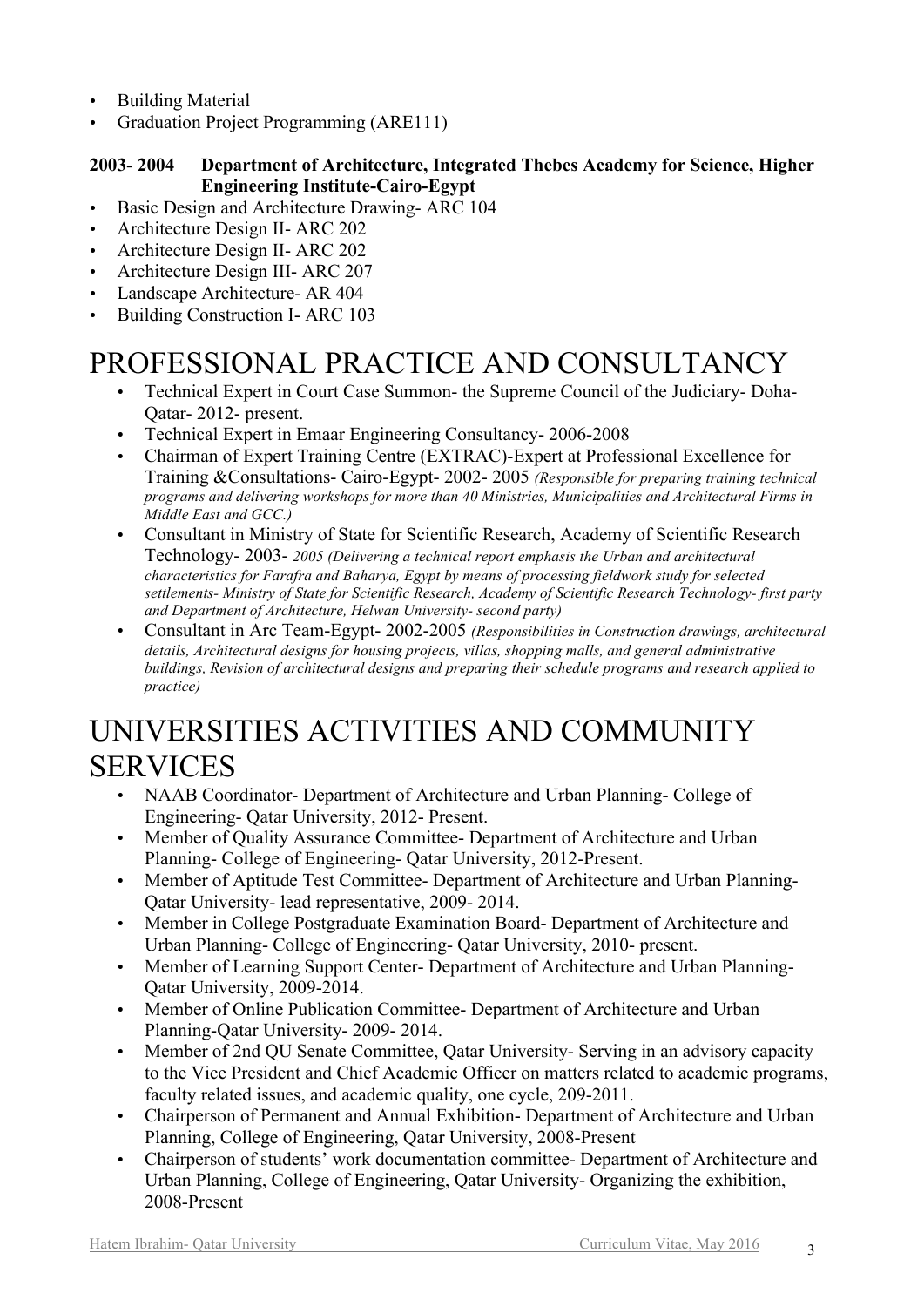- Member of Recruitment Committee, Department of Architecture and Urban Planning, Faculty of Engineering, Qatar University, 2008-2009
- Member of Laboratory Committee, Department of Architecture and Urban Planning, Faculty of Engineering, Qatar University, 2008-2010
- Member of committee of the Academic Accreditation for Department of Architecture and Building Sciences, College of Architecture and Planning, kingdom of Saudi Arabia, 2007- 2008
- Member of committee of the strategy plan for Department of Architecture and Building Sciences, College of Architecture and Planning, kingdom of Saudi Arabia, 2006- 2008
- Member of committee for development and preparing the new curriculum plan in Department of Architecture and Building Sciences, College of Architecture and Planning, kingdom of Saudi Arabia, 2007- 2008
- Coordinator of committee for designing and furnishing the corridors, entrances and the main entrance hall of Department of Architecture and Building Sciences, College of Architecture and Planning, kingdom of Saudi Arabia, 2007- 2008
- Member of committee for development Basic Design and Visual Communication courses in Department of Architecture and Building Sciences, College of Architecture and Planning, kingdom of Saudi Arabia, 2005- 2008
- Member of committee for preparing the courses curriculum in Department of Architecture and Building Sciences, College of Architecture and Planning, kingdom of Saudi Arabia, 2005- 2008
- Member of examination committee of new students applying to College of Architecture and Planning (Aptitude test), College of Architecture and Planning, King Saud University, 2005- 2008
- Member of committee of examination of graduation project in Department of Architecture and Building Sciences, College of Architecture and Planning, kingdom of Saudi Arabia, 2005- 2008
- Member of committee of preparing and equipping Acoustics and Environment laboratory in Department of Architecture and Building Sciences, College of Architecture and Planning, kingdom of Saudi Arabia, 2007- 2008
- Member in the organization committee of Technology and Sustainability of Built-Area conference- Department of Architecture and Building Sciences, College of Architecture and Planning, kingdom of Saudi Arabia, 2007- 2008
- Member of the department council of Department of Architecture and Building Sciences, College of Architecture and Planning, kingdom of Saudi Arabia, 2005- 2008

## PROFESSIONAL AND ACADEMIC MEMBERSHIPS

- Institute of Acoustics England, 1997- present
- Egyptian Architects Association, 1989- present
- Egyptian Society of Engineers, 1993- present
- Engineers Syndicate (Architectural Branch) 1987
- Ministry of Education, Committee of development the industrial education, Egypt, 2003- present
- Member in Saudi OMRAN Society, 2005- present

## PUBLICATIONS Reviewing Educational Books

Participation in reviewing educational books, by the Ministry of Education (industrial architecture education branch), General Administration of Books Division, Egypt:

- Building Technology (year 2) 2007
- Building Technology (year 3) 2007
- Building painting Technology (year 2) 2007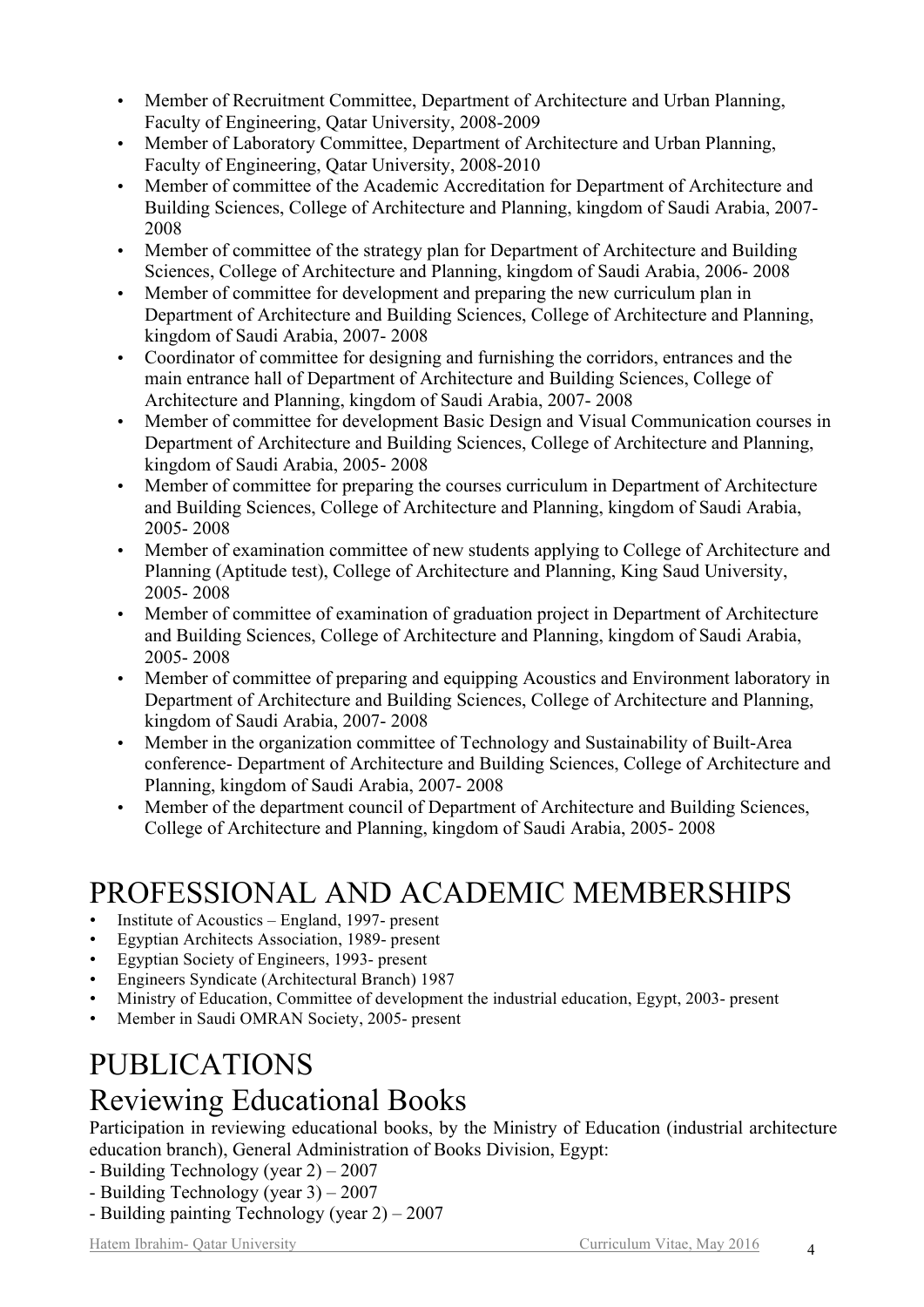- Building painting Technology (year 3) 2007
- Science and Fundamental of manufacturing (year 2) 2006
- Science and Fundamental of manufacturing (year 3) 2006
- Architectural Drawing (year 1) 2006

## Refereed Journal Articles

- Wiedmann, F, Salama, A. M., Ibrahim, H. G. (2016). **The Role of Mega Projects in Redefining Housing Development in Gulf Cities,** Open House International, Urban International Press, United Kingdom, Volume 41, Issue 2, PP. XX-XX (june 2016), ISSN # 0160-2601.

- Ibrahim, H., 2016, **Regeneration of sustainability in Contemporary Architecture: Approach Based on Native Function and Activities to Strengthen Identity**, International Social and Behavioral Sciences, Elsevier Ltd., Vol. 216, pp. 800- 809, January 6, 2016,

Doi:10.1016/j.sbspro.2015.12.077 Online at: http://dx.doi.org/10.1016/j.sbspro.2015.12.077

**-** Amer O., Boukhanouf, R. and Ibrahim H., 2015, **A Review of Evaporative Cooling Technologies**, International Journal of Environmental Science and Development, Singapore, Vol. 6, No. 2, February 2015, pp. 111- 117, **ISSN:** 2010-0264, DOI: 10.7763/IJESD.2015.V6.571, Online at: http://www.ijesd.org/vol6/571-W4004.pdf

**-** Boukhanouf R., Alharbi A., Amer O., and Ibrahim, H., 2015, **Experimental and Numerical Study of a Heat Pipe based Indirect Porous Ceramic Evaporative Cooler**, International Journal of Environmental Science and Development, Singapore, Vol. 6, No. 2, February 2015, pp. 104-

110, DOI: 10.7763/IJESD.2015.V6.570, Online at: http://www.ijesd.org/vol6/570-W4003.pdf **-** Alharbi A., Boukhanouf R., Habeebullah T. and Ibrahim H., 2014, **Thermal Performance and** 

**Environmental Assessment of Evaporative Cooling Systems: Case of Mina Valley**, **Saudi Arabia** , International Journal of Civil, Architectural, Structural and Construction Engineering, Vol: 8, No. 5, 2014-04-01, pp. 586- 590, World Academy of Science, Engineering and Technology, Online at: http://www.waset.org/publications/9998224

**-** Ibrahim H., Boukhanouf R., Kanzari M., Choorapulakkal A., and Alharbi A., 2014, **Approach for Integrating Indirect Evaporative Cooling System into Contemporary Architecture**, Journal of Fundamentals of Renewable Energy and Applications, Environmental Sciences Group, Vol. 4, No. 1, PP 01- 08, ISSN: 2090- 4541, doi: 10.4172/2090-4541.1000131, August 2014, Online at: http://omicsonline.com/open-access/Approach-for-Integrating-Indirect-Evaporative-Cooling-System-into-Contemporary-Architec-2090-4541-4-131.pdf?aid=28674

**-** Boukhanouf R., Ibrahim H., Alharbi A. and Kanzari M., 2014, **Investigation Of An Evaporative Cooler For Buildings In Hot and Dry Climates,** International Journal of Clean Energy Technologies, Vol. 2, No. 3, PP 221- 225, July 2014, International Association of Computer Science and Information Technology Press (IACSIT Press), ISSN: 1793- 821X, DOI: 10.7763/JOCET.2014.V2.1, Online at: http://www.jocet.org/papers/127-E061.pdf

**-** Ibrahim, H., 2013, **Contemporary architecture through the concept of regionalism: a sustainable approach for Doha – Qatar**, The International Journal of Sustainable Human Development, Vol.1, Issue 3, pp. 94- 103, October, 2013, Eduserv Group, 157 Hanworth Road, LONDON, UK, ISSN: 2052-8582, Open-access paper at:

http://ijshd.eduservgroup.com/wp/?page\_id=41

**-** Ibrahim, H., 2013, **A new paradigm of urban development: envisioning sustainable futures in Qatar**, Sustainable Development and Planning, WIT Transactions on Ecology and the Environment, Vol. 173, pp. 828- 839, Print ISBN: 978-1-84564-714-8, Online ISSN: 1743-3541, WIT eLibrary, http://library.witpress.com/pages/PaperInfo.asp?PaperID=24471

**-** Kanzari M., Boukhanouf R. and Ibrahim H., 2013, **Mathematical Modeling of a Sub-Wet Bulb Temperature Evaporative Cooling Using Porous Ceramic Materials,** International Journal of Materials Science and Engineering Vol.: 7 No.: 12, PP. 17- 23, ISSN: 2315-4527

**-** Ibrahim, H., 2013, **Ecological Indicators for Landscape Assessment- Moving Forward with Sustainability Initiatives for Qatar***,* Journal of Ecosystem Ecography 2:119, Volume 2 Issue 5, pp. 1-7, ISSN: 2157-7625 JEE, an open access journal, doi: 10.4172/2157-7625.1000119, ISSN: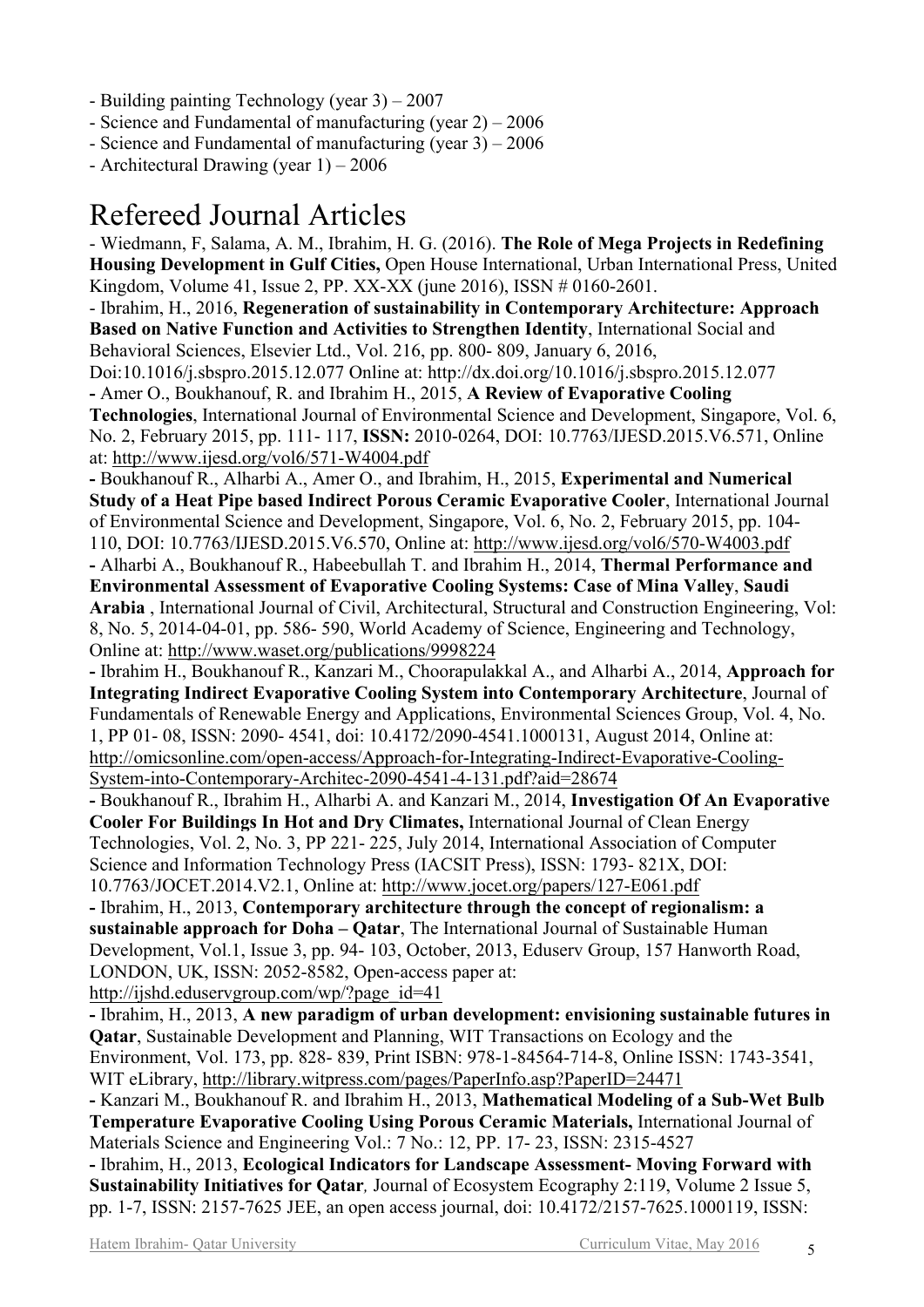2157-7625, online at: http://www.omicsonline.org/2157-7625/2157-7625-2-119.php?aid=10023, Received October 11, 2012; Accepted November 19, 2012; Published November 21, 2012

**-** Ibrahim, H. and Khalil, R., 2012, **Rooting Old Souk in the Contemporary Urbanism of Qatar: A Case Study of Souk Waqif**, Spaces Flows: An International Journal of Urban and ExtraUrban Studies, Vol 2 Issue 1, pp. 69:85, ISSN: 2152-7857, Abstract Online@: http://ijf.cgpublisher.com/product/pub.203/prod.72

**-** Ibrahim, H., 2012, **Hypotheses-Based Study for Adapting LEED to a Qatari Green Metric for Tall Buildings**, International Journal of Indoor and Built Environment, Vol. 21, No. 3, June 2012, pp. 403- 411- DOI: 10.1177/1420326X11413477, SAGE Publications, online abstract: http://ibe.sagepub.com/content/21/3/403

**-** Nour M. & Ibrahim, H. 2011, **Heritage Conservation and Rehabilitation of Islamic City: Comparison Study from Previous Experience,** Journal of Building Technology, Ministry of Municipal & Rural Affairs, Vol. 24, pp. 12- 26, Saudi Arabia-Accepted June 2011.

**-** Ibrahim, H. 2009, **Evaluation of Teaching Methods of Basic Design Courses in Faculty of Architecture and Planning** – King Saud University, Journal of Research Center of College of Architecture & planning-King Saud University, Vol. 17, pp. 05-55, ISBN: 978-9960-55-489-1, ISBN: 1430-3647

**-** Ibrahim, H. 2006, **Environmental policies for Urban Regions at Desert Societies – Baseline Indicators for Future Ventures**, Scientific Journal of Azhar University, Faculty of Engineering, Azhar University, Vol. 9, No. 3, July, 2006, Cairo, Egypt, ISSN: 1110-6409

**-** Ibrahim, H. 2006, **Integrating the Value of Eco-Building process: An Introduction To Assessing Criteria In Egypt**, Journal of Engineering Science (JES), Vol. 34, No. 3, pp. 959:970, May, 2006, Faculty of Engineering, Assiut University, Assiut, Egypt, ISSN: 1687- 0530 **-** Mohamed, S & Ibrahim, H. 2005, **Human Factors Affecting Tenants of Intelligent Buildings,**  Journal of Engineering Researches, Vol. 100, August, 2005, Faculty of Engineering, Helwan University, Cairo, Egypt, ISSN: 1110-5615

**-** Ibrahim, H. 2005, **Simulation-Based Design for Development and Implementation of Sustainable Building Based On Economy Issue***,* Journal of Engineering Research, Vol. 98, April 2005, Faculty of Engineering, Helwan University, Cairo, Egypt, ISSN: 1110-5615

## Refereed Conference Articles

- Ibrahim, H., 2015, **Regeneration of sustainability in Contemporary Architecture: Approach Based on Native Function and Activities to Strengthen Identity**, International Conference on Urban Planning and Architecture Design for Sustainable Development, UPADSD, International Experts for Research Enrichment and Knowledge Exchange -IEREK, 14- 16 October 2015, Vol. 2, ISSN: 1877-0428, pp. 347- 356, University of Salento, Lecce, Italy, ISSN 1877-0428 **-** Ibrahim, H., 2014, **Developing Sustainability Value- Driven Identity**, Sustainable Urban Design for Livable Cities- SUDLIC 2014, November 11 - 13, 2014, Universiti Teknologi Malaysia- UTM, Kuala Lumpur, Malaysia.

**-** Alharbi, A.; R Boukhanouf, R.; T Habeebullah, T.; and Ibrahim, H. **Thermal Performance and Environmental Assessment of Evaporative Cooling Systems: Case of Mina Valley, Saudi Arabia,** International Conference on Prognostics and Health Management- ICPHM 2014, May 26 - 27, 2014, London- UK, http://www.waset.org/conference/2014/05/london/ICPHM/program

**-** Amer O., Boukhanouf, R. and Ibrahim H., 2014, **A Review of Evaporative Cooling Technologies**, 5th International Conference on Environmental Engineering and Applications-ICEEA 2014, http://www.iceea.org/, 4-5 July, 2014, Nottingham- UK.

**-** Boukhanouf R., Alharbi A., Amer O., Ibrahim, H. and Kanzari M., 2014, **Experimental and Numerical Study of a Heat Pipe based Indirect Porous Ceramic Evaporative Cooler**, 5th International Conference on Environmental Engineering and Applications-ICEEA 2014, http://www.iceea.org/, 4-5 July, 2014, Nottingham- UK.

**-** Ibrahim, H., 2013, **Globalization Challenges in Contemporary Architecture to Support the Regional Identity**, International Sustainable Tropical Environmental Design Conference 2013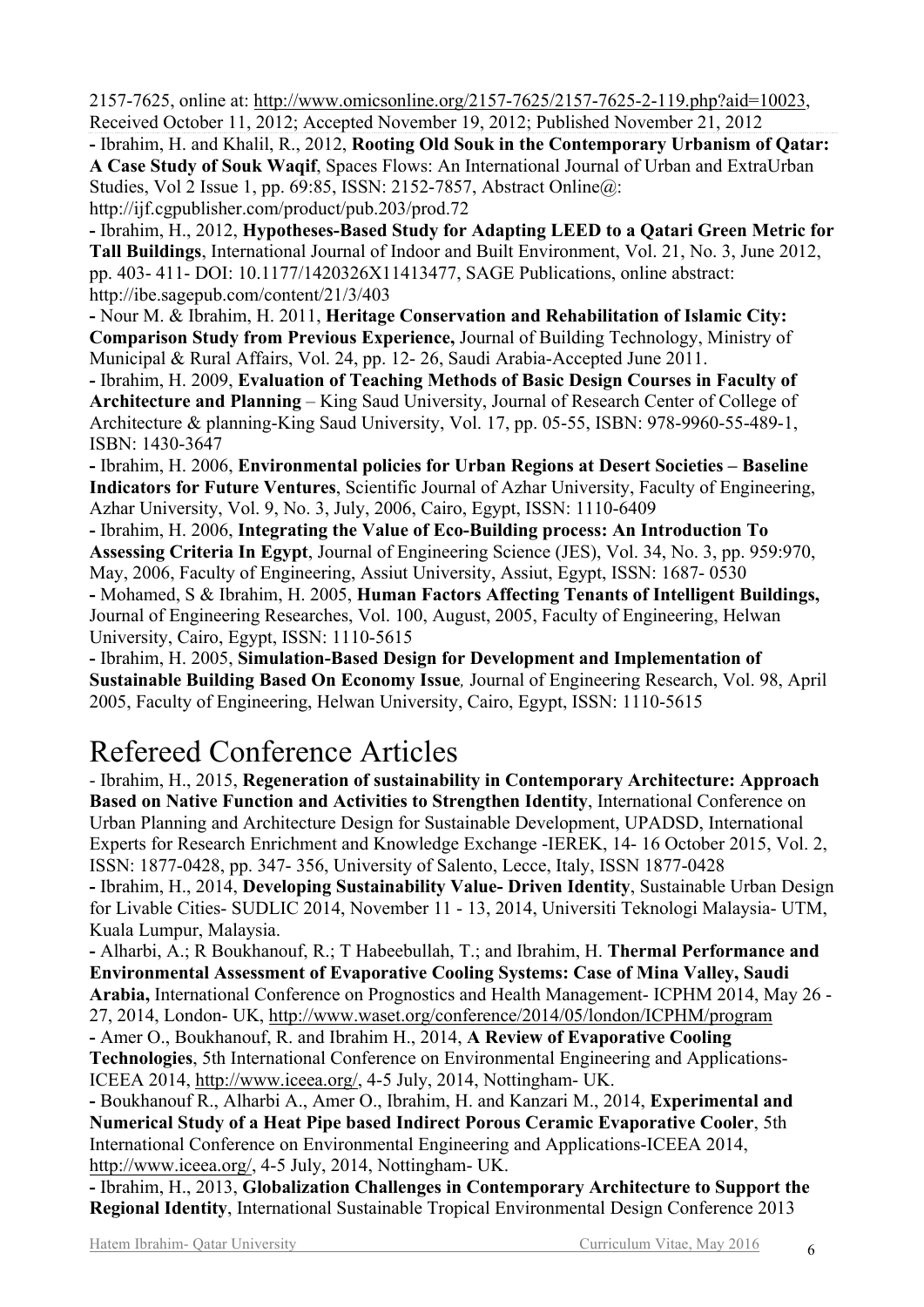(SusTED'13), Faculty of Design & Architecture, Universiti Putra Malaysia, 43400 UPM Serdang, Selangor, Malaysia: 18-19 December 2013.

**-** Ibrahim, H., Oldham D. J., Hopkins, C. and Seiffert, G., **Integration of Decision Support Systems and GIS Noise Mapping, 20<sup>th</sup> International Congress on Sound & Vibration- ICSV20,** 2013. International Institute of Acoustics and Vibration (IIAV), Bangkok, Thailand, 7- 11 July 2013, ISSN 2329-3675, ISBN 978-616-551-682-2 Online:

http://www.icsv20.org/index.php?va=viewpage&vaid=233&type=regular&ids=28

**-** Ibrahim, H., 2013. **Contemporary Architecture through the Concept of Regionalism: A Sustainable Approach for Doha- Qatar**, International Conference on Sustainable Human Development- ISHUD 2103, Brunel University, London- UK, 3- 4 July 2013. PP. 40- 49, ISBN: 978-0-9576287-1-7

**-** Ibrahim, H., 2013, **A new paradigm of urban development: envisioning sustainable futures in Qatar**, 6th International Conference on Sustainable Development and Planning, Wessex Institute of Technology, pp 299- 310, 27 - 29 May, 2013 Kos Island, Greece, Paper DOI: 10.2495/SDP130251 WIT eLibrary, http://library.witpress.com/pages/PaperInfo.asp?PaperID=24471

- Ibrahim, H., 2012, **Descriptive Ecology Approaches to an Urban Landscape in Qatar**, International Conference on Biodiversity & Sustainable Energy Development, OMICS Group, 14- 15 September 2012 in Hyderabad HICC, India,

http://www.omicsonline.org/biodiversity2012/scientific-programme.php?day=1&sid=179 **-** Khalil, R. & Ibrahim, H., 2012. **Optimizing School Siting in Doha, Qatar**, International Conference on Management, Applied and Social Sciences (ICMASS'2012), Planetary Scientific Research Center (PSRC), Dubai, UAE, 24: 25- 03- 2012 ISBN: 978-81-922428-1-1 [Full paper online @: http://psrcentre.org/images/extraimages/312672.pdf

**-** Ibrahim, H. & Khalil, R., 2011, **A Framework for Rooting Old Souks in the Contemporary Urban Environment**, The 2<sup>nd</sup> International Conference on Spaces & Flows" 17-18 November, 2011, Prato, Italy, http://spacesandflows.com/Conference-2011/

**-** Ibrahim, H., 2011. **Developing A Green Metric Mechanism versus LEED for Tall Buildings in Qatar: Evaluation-Based Case Study**, The Asian Conference on Sustainability, Energy and the Environment ASCEE2011, 2-5 June, 2011-Osaka-Japan, pp. pp. 337-353, ISSN: 2186-2311, http://iafor.org/acsee\_proceedings.html

**-** Ibrahim, H. & Mohamed, S. 2005. **Urban Development Associated With Sustainable Community-Case Study of Siwa Oasis**, International Conference for Building Concepts, Materials and Technology, Intelligent Building Middle East 2005, Kingdom of Bahrain, 5-7 December, 2005. **-** Elrazaz, Z. & Ibrahim, H., 2005. **Opportunities for A New Approach Towards Intelligence In Buildings,** International Conference for Building Concepts, Materials and Technology, Intelligent Building Middle East 2005, Kingdom of Bahrain, 5-7 December, 2005.

**-** Ibrahim, H. 2003. **Design Process Co Ordinations for Relevant Building Environment-Program to Fulfil User Need***,* Fifth International Architectural Conference in Assiut (IACA-V) on Urbanization and Environment (Theory and Application), Department of Architecture, University of Assiut – Assiut – Egypt 20-22 April 2003.

**-** Ibrahim, H. and Saif, S. 2003. **Environmental Assessment of the Urban Regions at Industrial Desert Societies- A Case Study: Abu Tartour Mining Area – Egypt)**, Fifth International Architectural Conference in Assiut (IACA-V) on Urbanization and Environment (Theory and Application), Department of Architecture, University of Assiut – Assiut – Egypt 20-22 April 2003. **-** Ibrahim, H and Sobhy, T. 2003. **A Knowledge-Based System Assisted Teaching Course For the Undergraduate Level (Landscape Course as an Application)**, Al-Azhar Engineering 7<sup>th</sup> International Conference (AEIC 2003), Faculty of Engineering, University of Azhar, Cairo-Egypt, 7-10 April 2003.

**-** Ibrahim, H. and Oldham D. 2000. **The Nature of Underlying Search Space of An Environmental Noise Advisor Decision Support System, 12<sup>th</sup> International Conference on** System Research, Informatics & Cybernetics, Special Focus Symposium Collaborative Decision Support Systems, pp. 113-126, Baden-Baden, Germany, 31<sup>st</sup> July-4<sup>th</sup> August, 2000.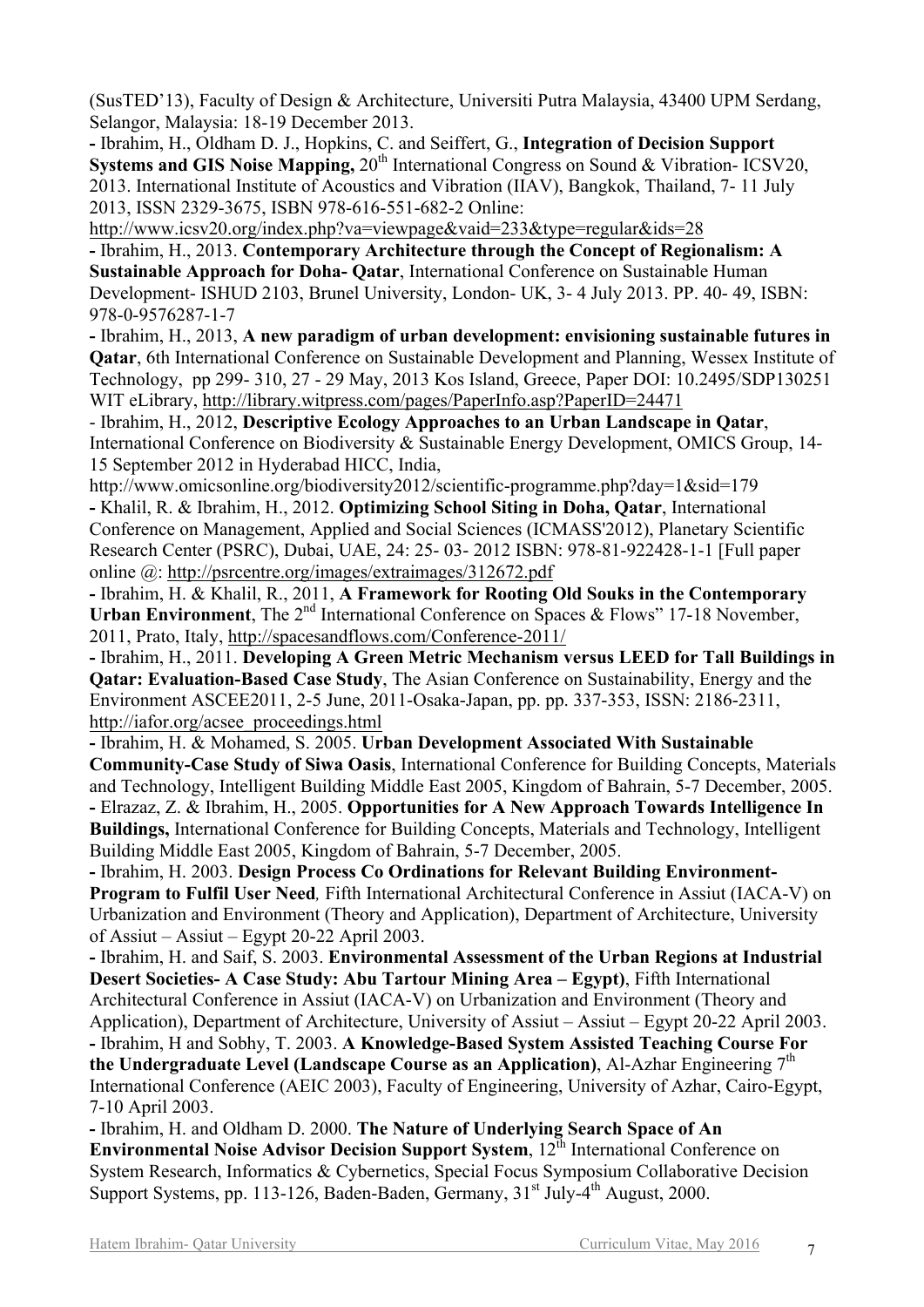**- Title:** *Investigating Housing Typologies in Multicultural Societies of the Gulf Region.* **Funding Agency:** Qatar National Research Fund, National Priority Research Program **(NPRP)**, 7th cycle **Fund Amount**: 1,010,731.10 US Dollars. **Project Duration:** 3 years. **Status:** Awarded in May, 2015- Running **- Title:** *A Novel Passive Air Conditioning System* **Funding Agency:** Qatar National Research Fund, National Priority Research Program **(NPRP)**, 4th cycle **Fund Amount**: 657,075.00 US Dollars. **Project Duration:** 3 years. **Status:** Awarded in April, 2012- Completed **- Title:** *Unifying Qatari Architecture Language and Contemporary Architecture: Case Study of Doha- Qatar.* **Funding Agency:** Qatar National Research Fund, Undergraduate Research Experience Program (UREP),  $11<sup>th</sup>$  cycle **Fund Amount**: 30,000 US Dollars. **Project Duration:** one year. **Status:** Awarded in January, 2012- Completed **- Title:** *Assessing School Siting: Optimize School Siting in Doha- Qatar.* **Funding Agency:** Qatar National Research Fund, Undergraduate Research Experience Program (UREP),  $10^{th}$  cycle **Fund Amount**: 60,000 US Dollars. **Project Duration:** one year. **Status:** Awarded in June, 2011

**- Title:** *Green Metric for Doha Tall Buildings-A Step Toward Qatar Eco-city Advocacy.* **Funding Agency:** Qatar National Research Fund, Undergraduate Research Experience Program  $(UREP)$ ,  $6<sup>th</sup>$  cycle

**Fund Amount:** 30,000 US Dollars. **Project Duration:** one year.

**Status:** Delivered in June, 2010- Completed

**- Title:** *Evaluation of Teaching Methods of Basic Design Courses in Faculty of Architecture and Planning – King Saud University.* 

**Funding Agency:** Research Center of College of Architecture & planning-King Saud University. **Fund Amount**: 20, 000 Saudi Riyal. **Project Duration:** one year. **Status:** Completed.

# DELIVERED WORKSHOPS/ SEMINARS

- **Regeneration of sustainability in Contemporary Architecture: Approach Based on Native Function and Activities to Strengthen Identity**, International Conference on Urban Planning and Architecture Design for Sustainable Development, UPADSD, University of Salento, Lecce, Italy, October 2015

**- Developing Sustainability Value- Driven Identity**, Sustainable Urban Design for Livable Cities-SUDLIC 2014, Universiti Teknologi Malaysia- UTM, Kuala Lumpur, Malaysia, November 11 - 13, 2014

- **Spatial Mapping of Environmental Noise in Doha City**, Acoustics Research Unit- ARU-School of Architecture and Building Engineering- University of Liverpool- UK, July 2014 **- Globalization Challenges in Contemporary Architecture to Support the Regional Identity**,

Hatem Ibrahim- Qatar University **Curriculum Vitae, May 2016** 8 International Sustainable Tropical Environmental Design Conference 2013 (SusTED'13), Faculty

# RESEACH PROJECTS/ GRANTS

### **-** Ibrahim, H. and Oldham, D. 1998. **An Expert System for Acoustics and Noise Control**, InterNoise98, vol.22 No.2 pp.181-188, Christchurch, New Zealand, 15-18 November 1998, ISBN:

0-473-05443-4

**-** Ibrahim, H. and Oldham, D. 2000. **The Development of An Expert System for the Acoustic Design of Urban Sites**, Proceeding of the Institute of Acoustics, Acoustics 2000, Vol. 22 Pt. 1 pp. 181-188, University of Liverpool, Liverpool - England 17-18 April, 2000.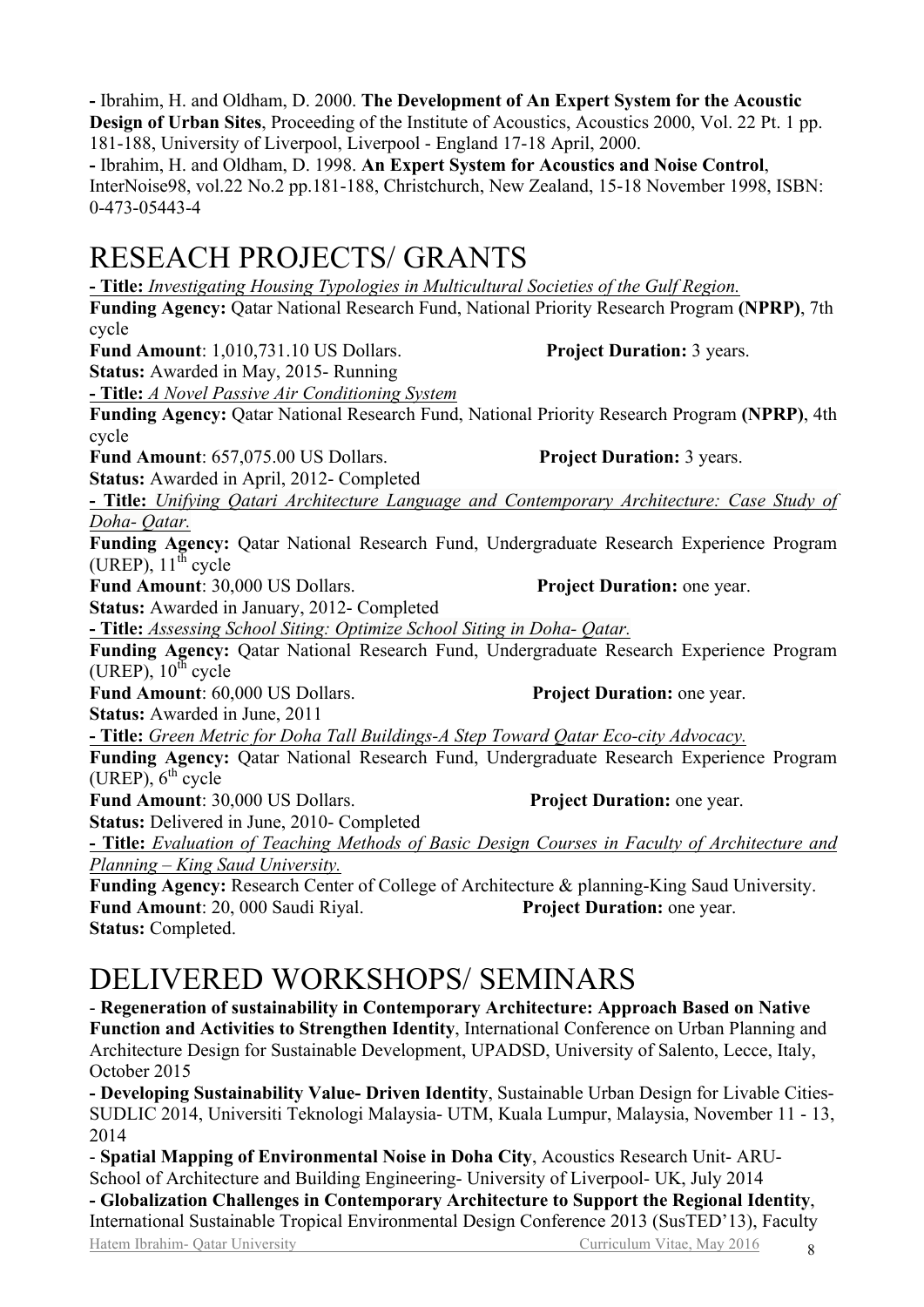of Design & Architecture, Universiti Putra Malaysia, 43400 UPM Serdang, Selangor, Malaysia, December 2013

**- Contemporary Architecture through the Concept of Regionalism: A Sustainable Approach for Doha- Qatar**, International Conference on Sustainable Human Development- ISHUD 2103, Brunel University, London- UK, July 2013

- **A new paradigm of urban development- envisioning sustainable futures in Qatar**, 6th International Conference on Sustainable Development and Planning, Kos Island, Greece, May 2013

- **Envisioning Green Architecture and Ecological Landscape- Case of Doha- Qatar**, Department of Architecture, College of Engineering in Mattaria, Helwan University- Cairo- Egypt, April 2013

- **Course Online Assessment- Quality Assurance**, Department of Architecture and urban Planning, College of Engineering, Qatar University, May 2012.

**- International Perspective and Experiences: Architecture and Urban Planning,** International Conference on Interdisciplinary Research in Education (ICOINE-2012)- North Cyprus, May 2012

- **Optimizing School Siting in Doha, Qatar**, International Conference on Management, Applied and Social Sciences (ICMASS'2012), Dubai, March 2012

- **Conventional Ideas for Intelligent Buildings**, Smart Design Session, College of Engineering Research and Graduate Studies Week-Qatar University, March 2011.

- **Achieving Energy Efficient and Green Tall Buildings in Qatar**, Department of Architecture and Urban Planning, Qatar University, March, 2011.

# SCIENTIFIC RECOGNITION, MERIT AWARDS AND **HONORS**

- Outstanding Research Project, Qatar National Research Fund- QNRF, Qatar Foundation, March 2014

- 2<sup>nd</sup> Richest content- academic web site, King Saud University, Riyadh, Saudi Arabia, August 2008

- 1<sup>st</sup> Academic Prize- Academic Web Site, King Saud University, Riyadh, Saudi Arabia, January 2008

- 1<sup>st</sup> Academic Prize- Academic Web Site, College of Architecture and Planning, King Saud University, Riyadh, Saudi Arabia, January 2008

- Scholarship, California Polytechnic State University– California-USA, Ministry of Higher Education, September 1999

- Scholarship, Ministry of Higher Education, July 1996

# OTHER SCIENTIFIC/ ACADEMIC CONTRIBUTIONS

## • **Editorial Board member**

- International Journal on Engineering Research and Empirical Studies – IJERES, IEREK, Wiley Publishing.

- Environmental Sciences and Sustainable Development- ESSD- IEREK, ELSEVIER Publishing.

- Journal of urban Planning, Open Access Journal, Sustainable Planning & Technologies,

COGITATIO, September 2016.

- Journal of Urban Planning, Open Access Journal, COGITATIO- Portugal

### • **Keynote Speaker**

- Acoustics-Tech Qatar 2014, Advanced Conferences& FDI. Running as part of Project Qatar Event Series and is Supported By The/Qatar Green/Building Council and Qatar Project Management, 10- 11 December, 2014- Doha, Qatar.

**-** International Conference on Biodiversity & Sustainable Energy Development, OMICS Group, 14- 15 September 2012 in Hyderabad HICC, India.

### • **A Panel Jury member**

- Prince Sultan Bin Salman Urban heritage Award- Al-Turath Foundation- University of Bahrain-20-24 October 2014

• **Scientific Committee Member and Peer Reviewer**